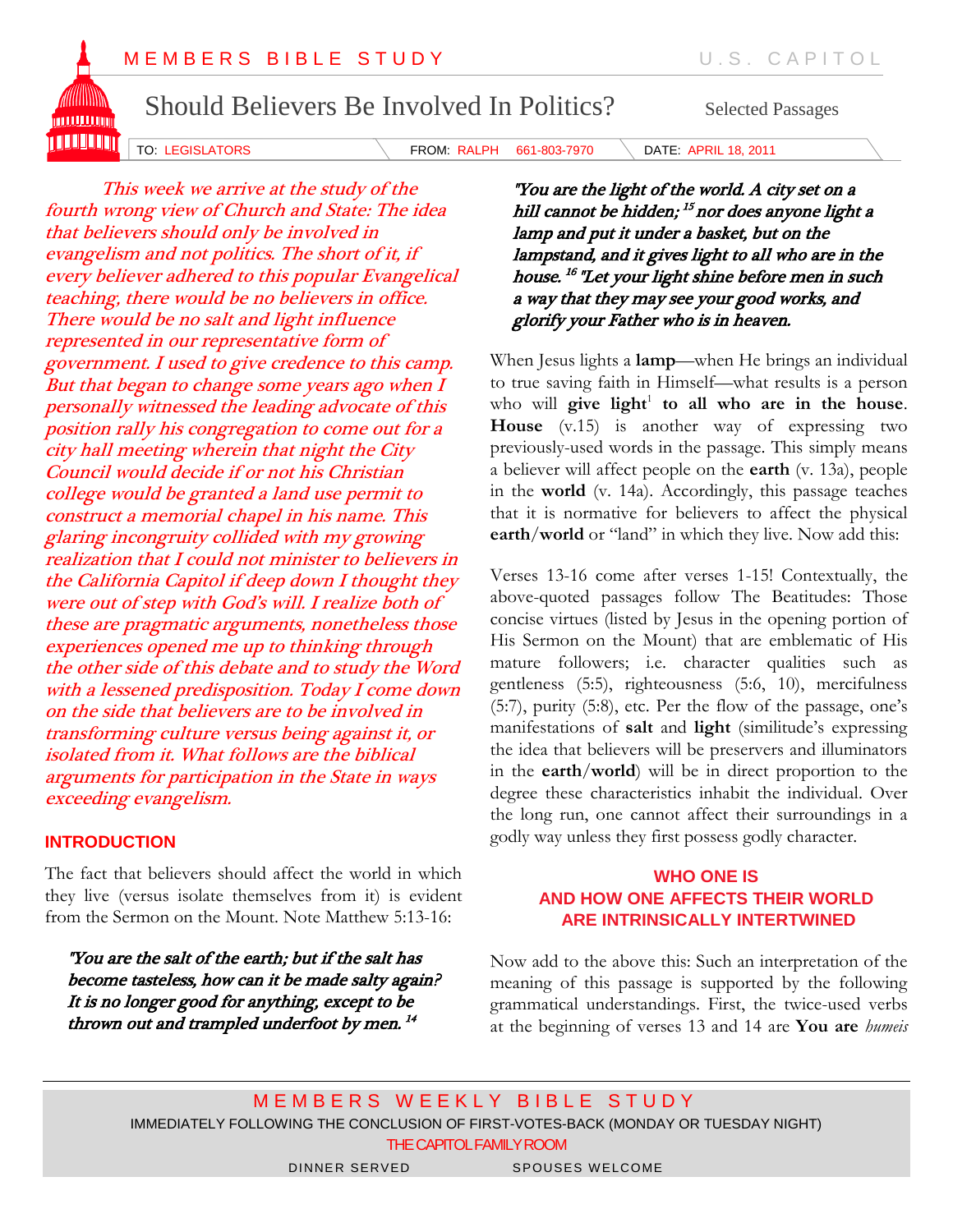

M E M B E R S B I B L E S T U D Y LETTER THAT MORE RISP. CAPITOL

# Should Believers Be Involved In Politics? Selected Passages

*este*. These verbs are present active *indicatives* in the Greek language. They are not imperative verbs, or put another way, commands from Jesus. This is a subtle but important distinction. It means one is Christ-influencing in culture (agents of the preservation of truth and the illumination of truth) to the degree one is mature in the Savior. Jesus is not saying, "Be salt and light!" Rather He is teaching that to the degree one internally manifests Christ-likeness is the degree to which one will externally affect culture, or in the case of a legislator, the capitol community, its people and its laws.

Why is this so important? Because the solution as to why some Christians are disengaged from the political arena is in view here: It is inappropriate to slug fellow believers over the head with this passage, as if Jesus were saying "Be salt and light!" (While most likely inwardly thinking, "Because you have your head in the sand!") He is not speaking in the imperative at this point. Rather what this passage teaches is this: One should encourage the weaker brother or sister to grow to maturity in Christ because one is really not as spiritually mature as they think if they are not in some way preserving or illuminating society! **You are** *automatically if you are beattitudinal*! Always *indicative* of maturity in Christ are manifold and various acts of preservation and illumination of God's truth, or **good works** in one's **world**. There is no way around this plain meaning of the text. Such is the cadence of this passage.

Secondly, notice in the original language, the beginning of verse 16. The adverb at the start of the passage further evidences the idea of Jesus' sequential thinking relative to what He has previously delineated. **Let** *outws* means "in this way" or "as follows." I.e. one's **light** is to **shine** and the verb **shine** *lampatw* is an imperative— "in this way." All put together, Jesus herein commands believers to evangelize in this way: He is saying, "In this way your light must shine!" It is very tight in the Greek: *Outws lampatw!* Here is "in this way" summarized graphically:

| <b>Spiritual Maturation</b>   | $(Mt. 5:1-12)$  |
|-------------------------------|-----------------|
| <b>Cultural Participation</b> | $(Mt. 5:13-15)$ |
| <b>Other's Evangelization</b> | (Mt. 5:16)      |

Personal spiritual transformation and maturation will be *indicated* by one's cultural participation which then provides a platform for *imperatival* evangelization (v. 16). Summarily of the introduction, to those who say, "The believer should only be about evangelism in the political arena" this passage evidences their omission of a vital step: There always needs to be some kind of cultural participation wherein a person manifests the beatitudes of Christ in order for there to be effective evangelization.

## **CAN ANY EVANGELIST BE EFFECTIVE WHO SHUNS CONNECTING TO ANOTHER'S WORLD?**<sup>2</sup>

Therein is the eventual result of an "all evangelism no politics" point of view.<sup>3</sup> This passage lends correction. Both biblically and practically one cannot eliminate the second point of Matthew 5:1-16 and expect to be an effective soul winner in the political arena. The "all evangelism" point of view is facetious because you can't have one without the other.

## **I. WRONG VIEW #4: DO EVANGELISM, NOT POLITICS**

As if that were not enough, what follows are eight additional biblically-supported reasons for political involvement by believers.

## **A. THIS VIEW POSSESSES TOO NARROW AN UNDERSTANDING OF THE MISSION OF JESUS**

In the Great Commission passage of Matthew 28:19-20 Jesus commands His followers to teach others more than just the truths of the Gospel (as primary and important as that is to the mission of Jesus). He teaches believers to go way beyond evangelism and **make disciples**. How is the believer to do that? By **…teaching [others] to observe all that I commanded you** (emphasis mine). Paul echoes the necessary breadth of instruction above and beyond the truths of the Gospel when he said to the Ephesian Elders, "I did not shrink from declaring to you the *whole* purpose of God (Acts 20:27). Paul said regarding *all* of his biblical writings, "The things that I am writing you are a *command* of the Lord" (1 Cor. 14:37). Peter said regarding his "more than salvation teachings": "You should remember…the *commandments* of the Lord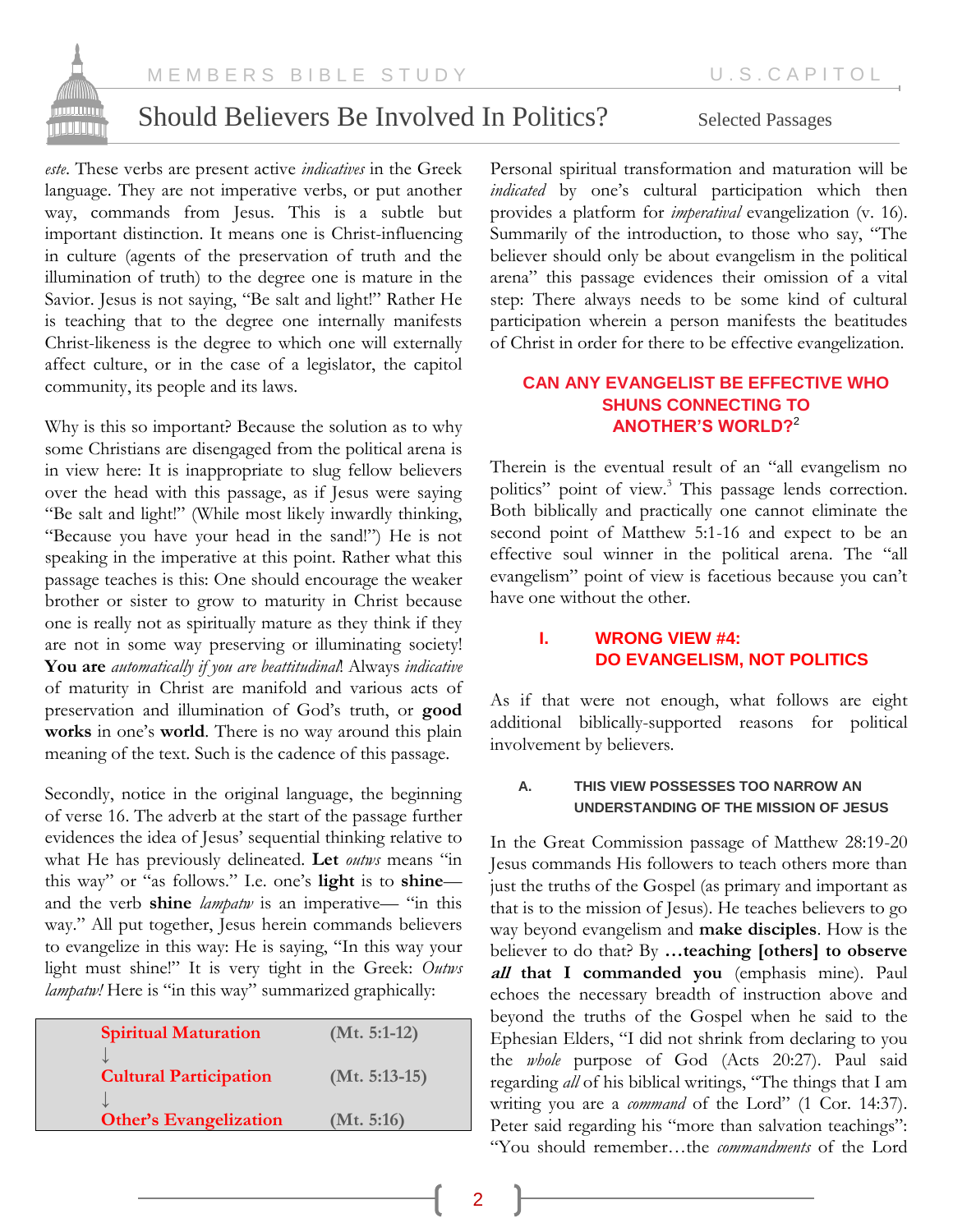

and Savior spoken by your Apostles" (2 Peter 3:2). Accordingly, Jesus wants others to know *all* of His instruction. That means He wants His followers to learn about Marriage, Family, Church, Commerce *and* Government. Such is *required* to **make disciples (**which is the main *command* of the Great Commission). Conclusively, Jesus' mission is more than evangelism, granted evangelism is the primacy of His mission.

So what does Jesus teach—what is the whole counsel of God—regarding Government? Among other things this: He Himself created it (Gen. 1:26; Col. 1:16), He ordained it (Rom. 13:1) and He sustains it (Col. 1:17) in order to moralize a fallen world (Rom. 13:4). Why? In addition to His saving grace, Jesus' purposes, compelled by a heart of compassion for the lost (Mt. 9:36), earnestly desires to manifest common grace and restraining grace to all creation (cf. Mt.5:45b). How great is His love!

The aforementioned descriptors and supporting passages clearly reveal that Jesus has a purpose for the institution of Government that is in addition to evangelism. Accordingly when one of the leading advocates for the "All evangelism, no politics" viewpoint states,

[Jesus] did not come to earth to make the old creation moral through social and governmental reform but to make new creatures (His people) holy through the saving power of the gospel and the transforming work of the Holy Spirit.<sup>4</sup>

I must respectfully disagree. Herein illustrated is too narrow an understanding of the mission of Jesus! As primary as the role of evangelism by the believer in Government must always be, the aforementioned broader understanding of Jesus' teachings regarding the institution is in keeping with the Great Commission: "To observe *all* that I commanded you." Herein is the "whole counsel of God" regarding Government.

In a parallel and expansive sense, to say that Jesus' overall purpose and mission was solely about salvation is to imply that Jesus possesses no instruction about marriage, family, church or commerce either.

Another error of this same influential Christian author, John MacArthur Jr., is his tendency to spiritualize away the importance of good civil government relative to the propagation of the Gospel. He states:

The ideal human government can ultimately do nothing to advance God's kingdom, and the worst, most despotic worldly government in the end cannot halt the power of the Holy Spirit or the spread of God's Word.<sup>5</sup>

In an ultimate sense and in view of the grandeur and sovereignty of God what is said here is true. But the altruistic tone of this statement postulates not a viable argument for non-governmental involvement by believers. One does not have to be much of a student of current geopolitics, world history, or historic missions to know that Middle Eastern countries, North Korea, Cuba and Russia among others, have suppressed the growth of the Body of Christ to a much greater degree than nonsuppressive countries. How many missionaries have come forth relative to the cause of Christ from the aforementioned lands? Practically speaking why have 90% of world missions in the past century been funded by America?

Good government is therefore important to achieve and maintain if for no other reason than the fulfillment of the Great Commission. The present and historic impetus for much of the fulfillment of the Great Commission stems from countries that honor freedom. That means the believer's role in sustaining a country's health and wellbeing is a noble and important task and is certainly in keeping with **all that Jesus commanded** us.

To illustrate one of many possible results from living by too narrow an understanding of the mission of Jesus, radio preachers must now edit their radio broadcasts in Canada so as to not include any mention of Romans 1. This is due to new Canadian laws influenced not by Christians. What will become of the great radio ministries in America that have so affected our culture for good and evangelized the lost<sup>6</sup> if the laws, unaffected by Christian influence also begin to change here? Governments do facilitate or else hinder the advance of God's kingdom. In light of **all that Jesus commanded** us, should not believers be involved in government if only for the sake of the Great Commission? Yes! Church leaders should

3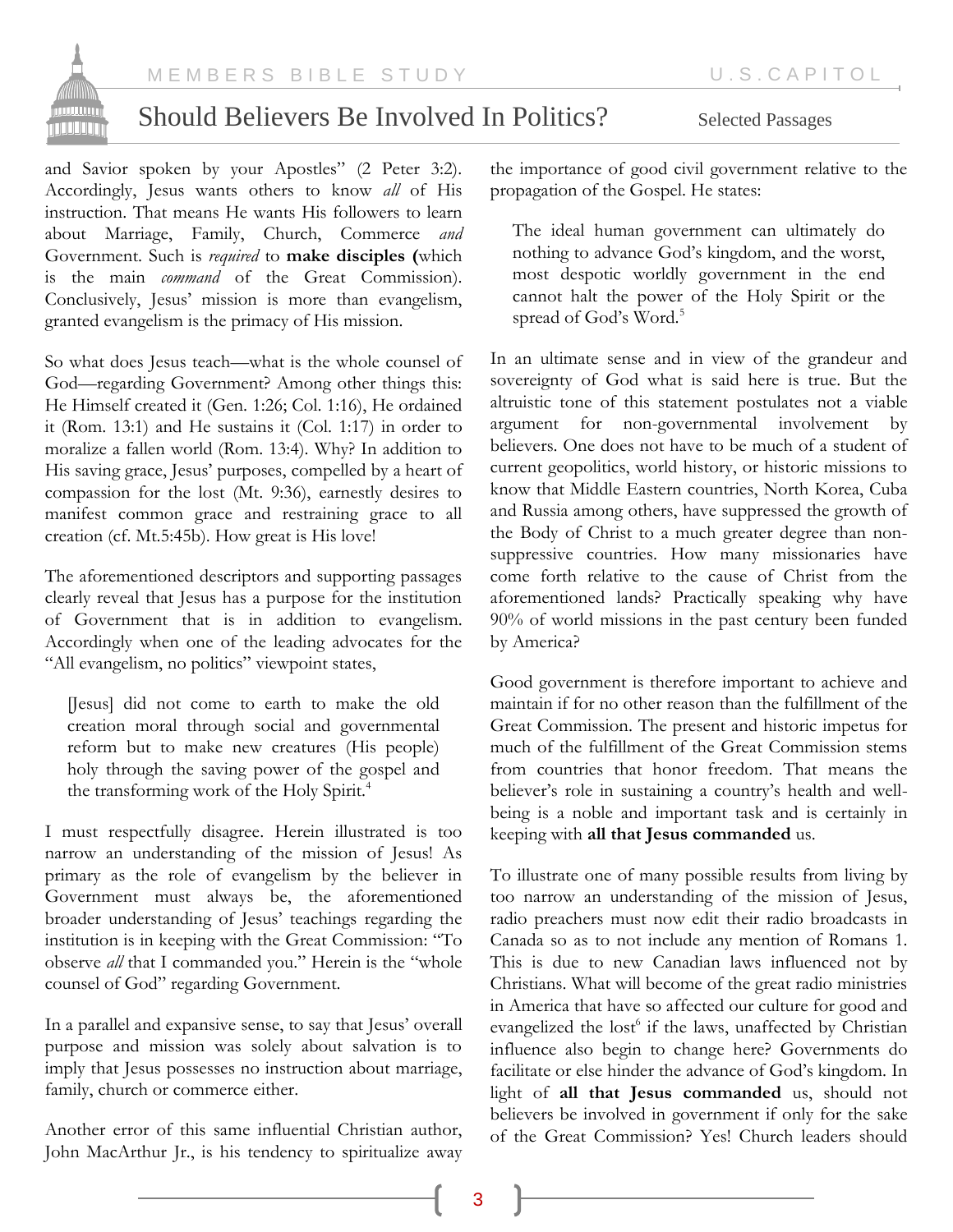

applaud, respect, support, sustain, prepare and elect more Christian political leaders to work hard (amongst other things) to preserve the preachers' freedoms to propagate the Gospel. Such governmental involvement is in keeping with **all that Jesus commanded**!

## **CHRISTIAN LEGISLATORS I KNOW VIEW THEMSELVES IN A PARTNERSHIP WITH PASTORS. SHOULD NOT PASTORS VIEW THEMSELVES IN PARTNERSHIP WITH CHRISTIAN LEGISLATORS?**

Should the Church raise up young men and women to run for office with the same enthusiasm that it places on raising-up godly pastors, wives, husbands, children and businessmen? Absolutely yes!

### **B. THE MISSION OF JESUS INCLUDES A TRANSFORMATION OF SOCIETY**

If **teaching them to observe all that I commanded you** is the overall purpose for Christ coming to earth,<sup>7</sup> as previously seen (the Gospel ministry being a vital part of that [cf. 1 Cor. 15:3-6] and the starting point to **making disciples**) then the mission of Jesus has an eye toward and includes the transformation of marriages, families, businesses and governments. In sum total the mission of Jesus has a sum total intent on transforming societies, or as they are called in the Great Commission passage, **nations** *ethnos*. The Great Commission passage is plain: Believers are to effect **nations**! Those who advocate too narrow a view of Jesus' mission are forced to interpret *ethnos* to mean "people groups" so as to comport the passage to their viewpoint of non-government involvement. But, for those who hold a bigger view of Jesus' mission, individual evangelism is inescapable, but so is affecting **nations** for good.

## **C. WHICH PARTS OF THE BIBLE SHOULD THE CHURCH NOT PREACH ABOUT?**

It follows from the previous point that the pastor or believer who holds to a "Do evangelism not politics" limited understanding of Jesus' mission must decide what portions of the Bible he or she should teach from. Does one omit teaching from Genesis 9:5-6, John 19:11, Acts

25:11, Romans 13:1-7 or 1 Peter 2:13-14 since they have to do with believers impacting Government? Does one avoid teaching about Joseph's influence on Pharaoh's government, or Daniels' on Nebuchadnezzar's government? By way of extension, if one "just preaches the Gospel" should one avoid teaching on Marriage and Family? What parts of the whole counsel of God should the Bible teacher omit? Foisting too narrow an understanding of the mission of Jesus leads to editing out Scripture—and huge ensuing incongruities in light of 2 Timothy 3:16-17 and Acts 20:27.

## **D. GOD LEAVES CHRISTIANS HERE ON EARTH BOTH TO DO EVANGELISM AND TO DO GOOD FOR OTHERS**

After one is saved (God tends to leave His saints on earth after He saves them) what is the believer to do? Should he or she only evangelize others the remainder of their earthly life? What about Matthew 22:39, "You shall love your neighbor as yourself?" This is a command from Jesus too! Should one show love to his or her neighbor by protecting their home from thieves while they are gone? What about loving them via making sure the law punishes thieves? What about working to create and enforce laws pertaining to the privacy of a neighbor's internet so that child predators cannot exploit their children or hackers steal their credit card information? How about loving a neighbor by making sure the educators of their children will not teach them unbiblical views? Galatians 6:10 states to believers, "So then, while we have opportunity, let us *do good* to all people, and especially those who are of the household of faith." Ephesians 2:10 further sites societal responsibility, when it says, "For we are His workmanship, created in Christ Jesus for *good works*, which God prepared beforehand that we would walk in them" (emphasis mine).

## **"WHY SHOULD CHURCHES TEACH THEIR PEOPLE HOW TO DO "GOOD WORKS" IN HOSPITALS AND IN SCHOOLS, AND IN BUSINESSES AND IN NEIGHBORHOODS, BUT NOT IN GOVERNMENT?"**<sup>8</sup>

It is not an obtuse argument to connect loving one's neighbor with the stemming biblical implication that the believer be involved in Civil Government.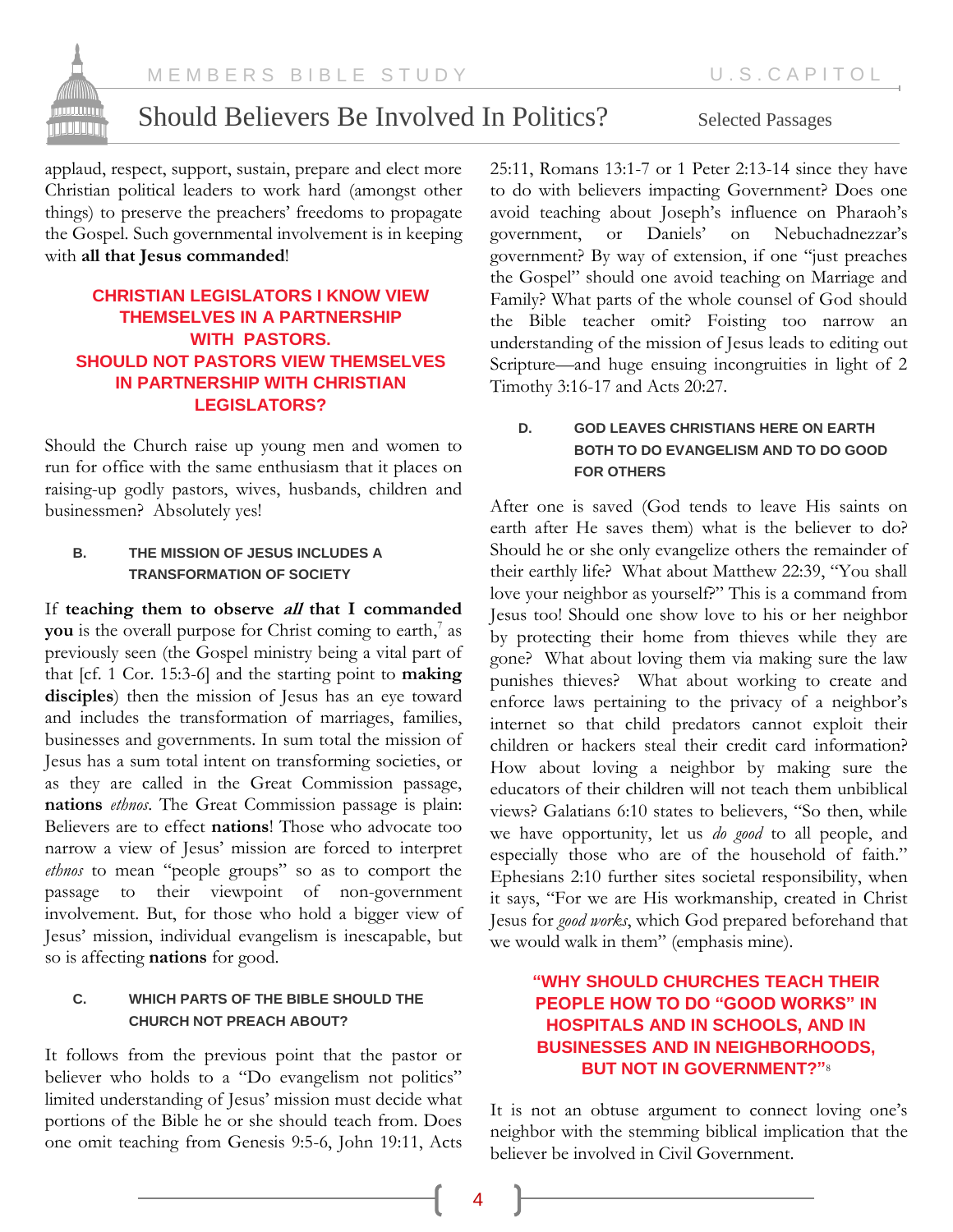

### **E. GOD ESTABLISHED BOTH THE CHURCH AND THE STATE TO RESTRAIN EVIL**

When a believer or the Church win someone to Christ such internal regeneration should quell evil in the heart of the convert (cf. 2 Cor. 5:17). However history and present observation indicate that not everyone comes to Christ, nor are those who do completely and immediately sanctified in their manifest actions. Accordingly God has instituted in addition to the Church, Civil Government to restrain evil by the use of force and punishment in a fallen world. Romans 13:4 (speaking of Government) is clear about this wherein Paul states, "…but if you do what is evil be afraid, for it does not bear the sword for nothing; for it is a minister of God, an avenger who brings wrath on one who practices evil." 1 Peter 2:13-14 states similarly, "Submit yourselves…to every human institution, whether to a king as the one in authority, or to governors as sent by him for the punishment of evildoers…"<sup>9</sup> God mediates His reign by vesting His authority in and through Government (Rom. 13:1) in order to restrain evil in a fallen world. Such a realization necessitates the believer's involvement in government since Government is part of Jesus' mission.

One other point here is worth mention. Christian isolationists often harbor ideological superiority: As if the authority of the Church is over the authority of the State. The Church is not over the State; conversely the Church too needs to submit to the State. The glaring historical and embarrassing American illustration of this is the Emancipation Proclamation of 1863. The abolition of slavery came not from the Institution of the Church via evangelism. It was the State that birthed one's freedom from another's ownership. Sometimes the State restrains evil more effectively than the Church!

It stands to reason therefore that believers should respect the unique role of the State and be involved in Government lest they end up inheriting a lawless country.

## **F. CHRISTIANS HAVE INFLUENCED THE STATE POSITIVELY THROUGHOUT HISTORY**

There are at least three categories of historical influence of believers on the State. These accounts are numerous and well documented by authors Schmidt<sup>10</sup> and  $\mathrm{Colson}^{11}$ in their wonderful respective works. Here is a summary:

1. The Dignity of Mankind

The historic spread of Christian influence on the State has been responsible for many victories: Its influence outlawed infanticide, child abandonment and abortion in the Roman Empire (374); it prohibited the burning alive of widows in India (1829); it ended slavery in the British Empire (1840); it stopped the binding of women's feet in China (1912); and it outlawed racial discrimination in America. These are but a few of the historic contributions of Christians engaged in politics.

2. The Constitutions of Mankind

Christians were influential in the writing of the Magna Carta in England in 1215, the Declaration of Independence in America in 1776, and the Constitution of the United State in 1787. These are the most important documents in the history of governments known to mankind. All were significantly influenced by believers and are the bases, not only of prosperous countries, but the ensuing Christian mission movement worldwide. These advanced views of government have birthed individual freedoms, justice, freedom of religion and the separation of Church and State.

3. The Education of Mankind

Believers have greatly influenced the development of higher education in America.

## **OF THE 182 COLLEGES AND UNIVERSITIES IN AMERICA IN 1932, 92% HAD BEEN FOUNDED BY CHRISTIAN DENOMINATIONS**

Such influence has led to the advancement of a society theretofore unknown in world history, a society that has accelerated the Great Commission to levels of accomplishment equal to that of the first century Church.

These are but a few illustrations of Christian influence on the State. Therefore when MacArthur reasons in 2000, "God does not call the church to influence the culture by promoting legislation and court rulings that advance a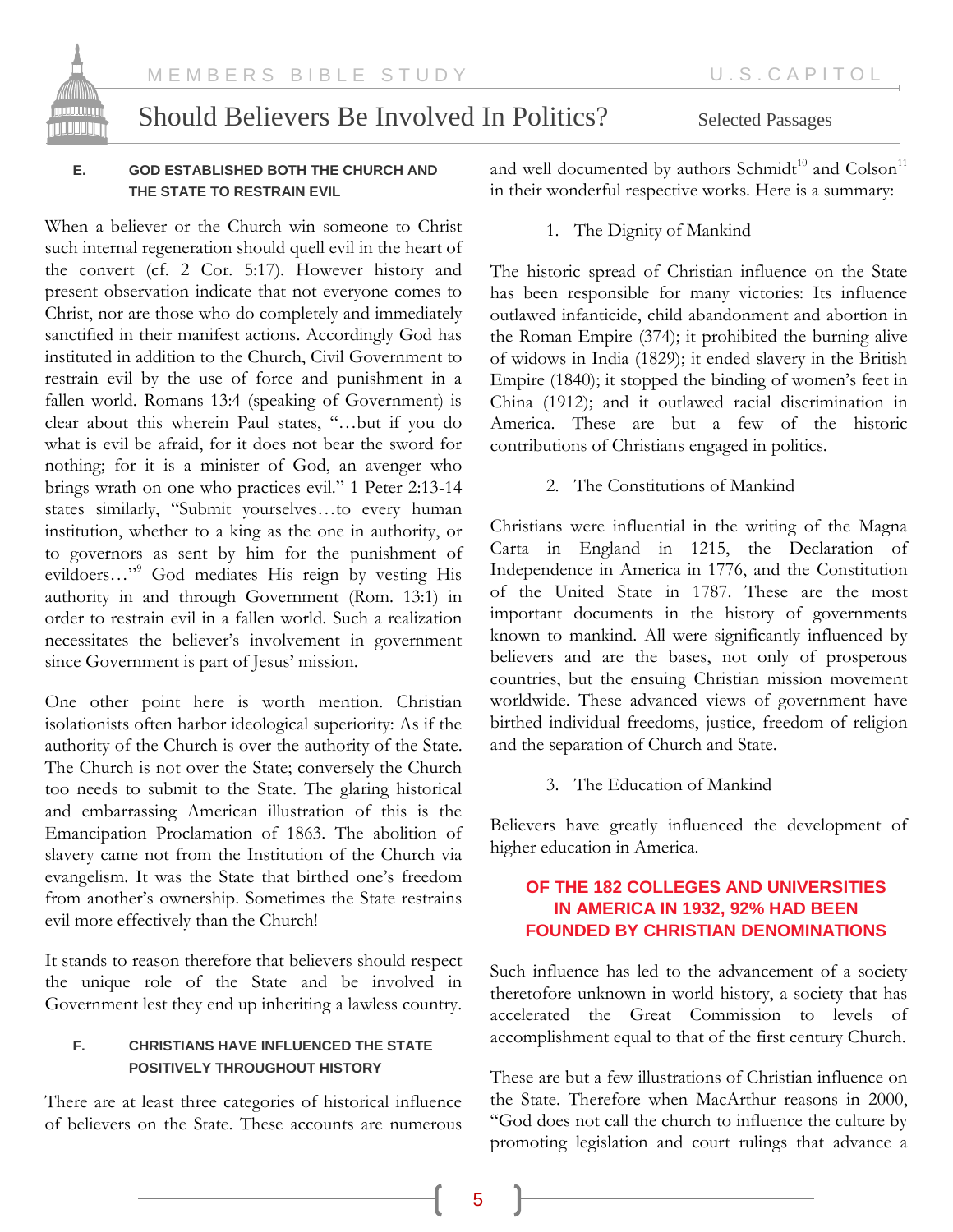

scriptural point of view" and "Using temporal methods to promote legislative and judicial change…is not our calling—and has no eternal value"<sup>12</sup> one wonders how he can arrive at such a narrow understanding of the mission of Jesus? In his much-earlier commentary on Matthew 5:13-16, (1985) he said, "…Christians can have a powerful influence on the welfare of the world."<sup>13</sup> And therein he quotes Martyn Lloyd-Jones who said, "[What saved England was that]…The political situation was affected, and the great Acts of Parliament which were passed in the last century were mostly due to the fact that there were such large numbers of individual Christians found in the land."<sup>14</sup> Unfortunately the year 2000 MacArthur has influenced thousands of pastors to avoid governmental involvement. History, as well as the contextual argument of Matthew 5:1-16 (presented in the introductory section) favors the year 1985 position.

### **G. DOESN'T THE BIBLE SAY THAT PERSECUTION IS COMING?**

When studying eschatology, the doctrine of future biblical events, one could reason "Since things are going to get worse in the end times (cf. Matt. 24:9-12; 21-22; 2 Tim. 3:1-5) why should anyone attempt to improve government today? The answer is simple: In the meantime the believer is commanded to "love your neighbor" (Mt. 22:39), "do good works" (Ep. 2:10) and manifest "salt and light" (Mt. 5:13-15) in addition to evangelizing the lost (Mt. 5:16). One cannot disobey the clear commands of God in lieu of end-time passages.

## **THE FATALISTIC FUTURE OF THE WORLD PROVIDES NO EXCUSE FOR SOCIETAL LETHARGY IN THE PRESENT**

To underscore: Scripture explicitly mentions that no one knows the exact time of His Second Coming (Mt. 24:36; 25:13), therefore the believer should influence government for good as long as he or she is able.

## **H. WILL POLITICAL INVOLVEMENT DISTRACT BELIEVERS FROM THE MAIN TASK OF PREACHING THE GOSPEL?**

The question isn't whether or not political involvement by the Church will divert energy away from preaching the

Gospel, if indeed God has called the believer to be salt and light as a predicate for evangelism, which He has.

## **SUMMARY**

 $\overline{a}$ 

For these reasons the "Do evangelism, not politics" understanding of the Christian life is wrong. Believers should be involved in politics. What follows in our outline next week is the inverse: Wrong View #5:

## **V. Do Politics, Not Evangelism**

In that no noteworthy believers hold to this position today, (all leading Evangelical thinkers believe the body of Christ should do evangelism in government) I will not spend any time on it. Stay tuned for the right view.

<sup>1</sup> This is also a present active *indicative* verb.<br><sup>2</sup> In 1 Corinthians 9:22b the Apostle Paul states, "I have become all things to all men so that I may by all means save some." This is an appropriate supporting passage relative to this scriptural understanding of cultural involvement. Paul was willing to get involved in the lives, professions (including the political arena, e.g. Phil. 1:13, conf. 4:22; cf. Acts 26:88ff.) and cultures of others without compromising biblical truth in order to evangelize the lost. How can today's Church evangelize politicians if it is unwilling to connect with politicians?

 $3$ Put another way, this is illustrative of the "Christ against" culture" versus the "Christ transforms culture" worldview which today divides many believers.

<sup>4</sup> MacArthur, John *Why Government Can't Save You: An Alternative to Political Activism* (Grand Rapids: Zondervan, 2000) p 11-12. It is worth noting MacArthur's exposition of Romans 13:1-7 in 1994 wherein he states respective of ordination and moralization: "Human government is ordained by God for the benefit of society…In order to promote and protect the good in society human government must punish the evil." (MacArthur, John *The MacArthur New Testament Commentary: Romans 9-16*  [Chicago: Moody, 1994] p 218, 225) Implicit in his comments are his seeming admission to a broader role of the mission of Jesus (cf. Col. 1:16). Unfortunately his later thinking ("Do evangelism, not politics") has influenced many.

 $<sup>5</sup>$  Ibid., p 7</sup>

<sup>6</sup> Many leading Christian thinkers believe one of the major reasons America has not gone the way of Europe is due to the presence and power of Christian radio.

<sup>7</sup> Said another way, did Christ come to save or make disciples? The Great Commission, Matthew 28:19-20 indicates the later. Christ did not end His ministry commanding His followers to evangelize, but rather to make disciples.

<sup>8</sup> Grudem, Wayne *Politics According to the Bible* (Grand Rapids: Zondervan, 2010) p 48. Note I am utilizing Dr. Grudem's book outline in these studies with permission.